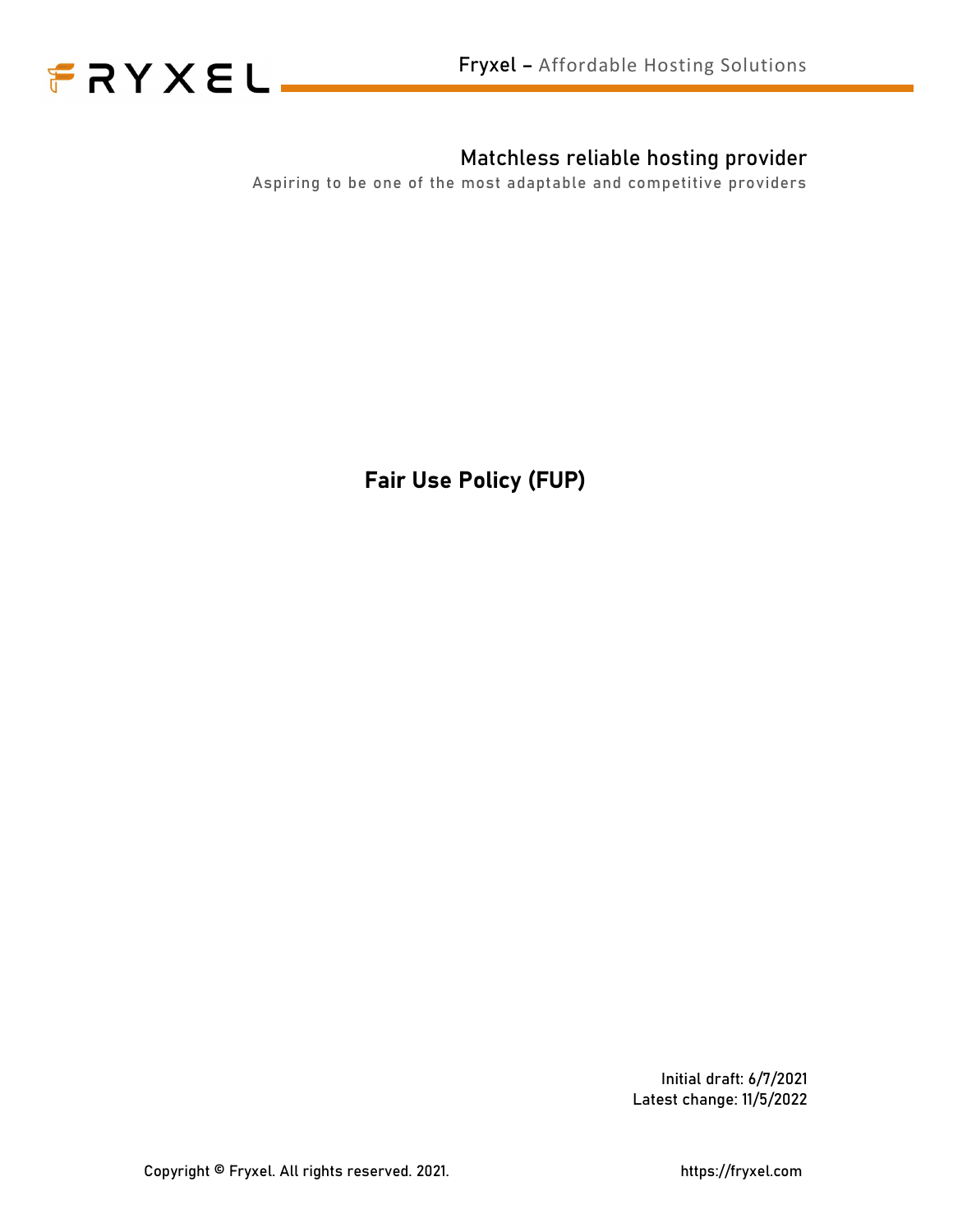# FRYXEL\_

The following policy applies only to direct customers of Fryxel and their subsidiary companies. It will describe the fair use of some ''unlimited'', ''uncapped'', ''infinite'' or otherwise mentioned limits, which we guarantee on some services.

## 1. Unlimited storage

On some services we have the unlimited storage feature. The service will be set up with an "Initial Storage" limit as outlined in either the service description, the service order or the average used storage space. These are soft limits, and will be increased for no additional charge upon request.

To be eligible for additional storage allocation, your usage must be nearing or exceeding your current soft limit, while being in compliance with the rest of these terms. We deserve the right to deny your request of additional storage without any reason.

Unlimited storage only applies to the data running at the service. Additional data, such as backups, logs, or files generated by third party plugins, may not be eligible for storage limit increases. Database servers provided with the service as for example MySQL, their data usage is also counted towards your total storage usage. The client is responsible for monitoring this usage.

Abusing our unlimited storage feature for data which is not related to the service, example given; uploading non relevant backups to a game service, will be notified and action will be taken. Storage is 24/7 monitored by staff of Fryxel.

### 2. Unlimited bandwidth

We aim to limit nuisance for users or external parties. Some users send through their connection unusual large amounts of data traffic.

Abusing our unlimited bandwidth feature for data which is not related to the service such as DDOS attacks or any other method to continuously saturate the connection will be notified and action will be taken. Our network is 24/7 monitored by staff of Fryxel.